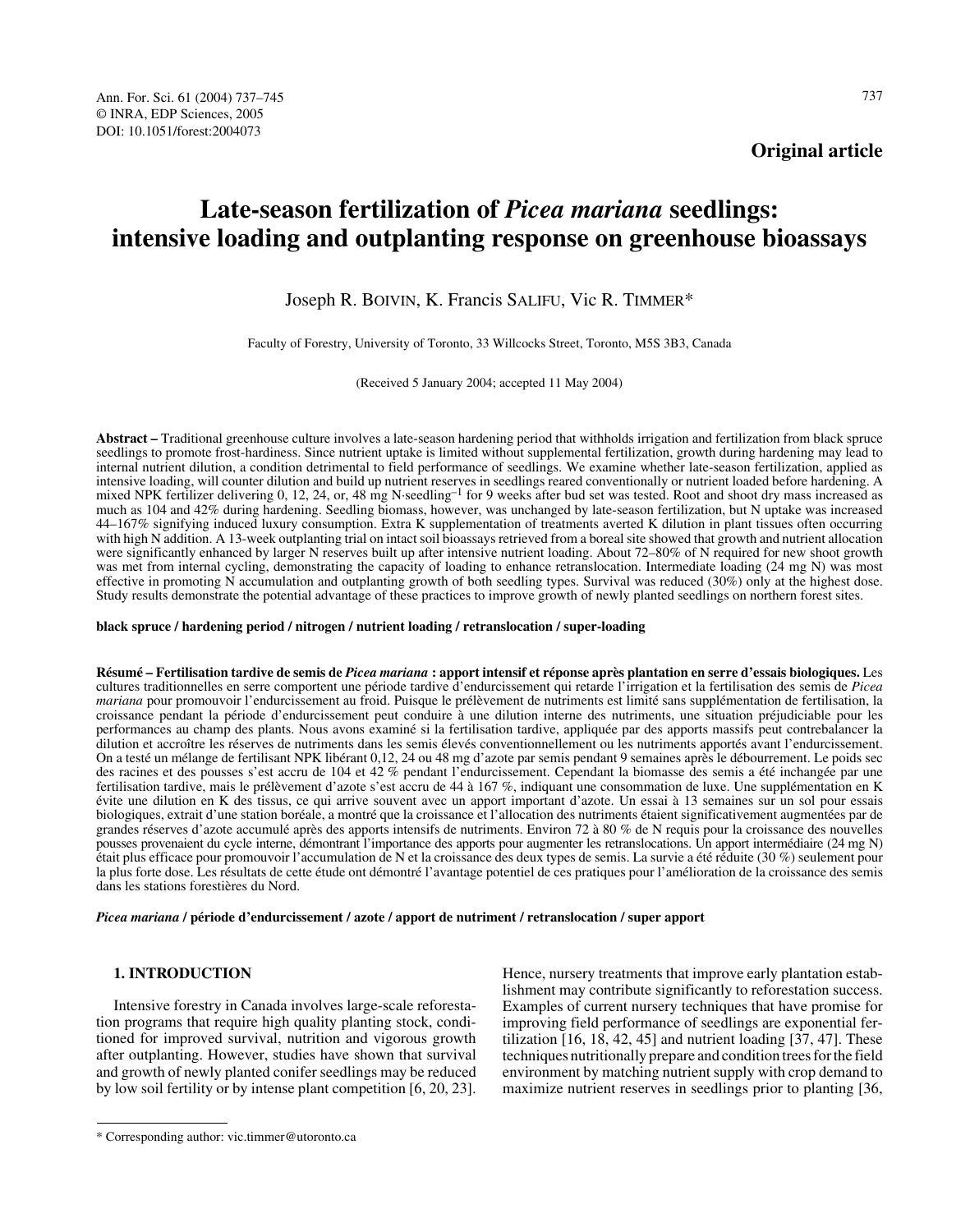48]. Superior growth of exponentially nutrient loaded seedlings was attributed to retranslocation of stored nutrients to active growth sinks soon after planting [24, 32, 36].

Traditional greenhouse cultural practices do not promote the build up of nutrient reserves in seedlings because of late-season cutback of fertilizer for hardening off purposes [4, 10, 22]. The hardening period is defined as the time interval following apical bud initiation when roots and shoots acquire frost hardiness [10]. Apical bud initiation is induced artificially within twoweeks of exposure to short-day photoperiod (8 h) once seedlings attain a target height [1, 5, 9]. Subsequent fertilization and irrigation are usually reduced during hardening to induce moisture and nutrient stress in cultured plants. This practice may promote seedling drought and frost tolerance for winter storage and subsequent outplanting [12], but may also lower plant nutrient concentration due to reduced nutrient supply and dilution effects associated with growth response despite stress induction [5]. For example, root dry mass increased as much as 200% [5] and 794% [33] in black spruce (*Picea mariana* [Mill.] B.S.P.) seedlings during hardening. Late-season fertilization is controversial, however, since some studies suggest it may negatively affect cold tolerance of conifer seedlings [2], others found no effects on cold tolerance of conifer seedlings [3], while still others report increased frost hardiness after application [35]. There is general consensus that fall N fertilization benefits subsequent field performance of newly planted trees because of increased N concentration and contents in the trees [19, 25, 39].

Biomass growth without sufficient fertilization during hardening can severely dilute plant nutrient reserves, thus compromising steady-state nutrition and nutrient loading efforts [2, 5, 28]. Steady-state nutrition is characterized by stable internal tissue nutrient concentration over time free from nutrient stress [17]. This state can be achieved by applying nutrients at exponentially increasing addition rates that correspond more closely with exponential growth and nutrient demand of crops during the exponential growth phase of plants [18]. Compared to constant feed fertilization used conventionally [44], this condition conforms more closely to the natural outplanting environment in terms of supply, flux and acquisition of soil nutrients for newly planted seedlings [30].

We have previously demonstrated that late-season fertilization as nutrient loading during hardening may counter nutrient dilution and further build nutrient reserves in seedlings for improved field performance [5]. At high rates, or extended nutrient loading, this practice effectively induced luxury uptake and raised seedling N concentration and other nutrient reserves in plants [5]. However, growth dilution still occurred when applications ended, reducing internal nutrient reserves to prehardening levels since uptake could not keep up with rapid growth. The results suggested more intensive loading at even higher rates for longer time periods (or "super loading") might prolong nutrient uptake, avert growth dilution and promote nutrient accumulation in seedlings. We also noted that plant K uptake was reduced at higher N addition, which indicated that intensified nutrient loading would need extra K to maintain nutrient balance in seedlings [5, 49]. The study focused on growth and nutritional development under nursery culture, but did not cover subsequent outplanting performance of test seedlings.

This paper reports on a follow up of the previous study [5]. We test here whether application of super-loading regimes, supplying higher dose rates with longer delivery schedules, can enhance nutrient accumulation during the hardening period. A second objective was to assess whether N induced K dilution [5] could be avoided by enriching the applied fertilizer with more K (30%). The final objective was to test effects of intensified nutrient loading on outplanting performance of seedlings using pot bioassays. The general hypothesis addressed was that high-dose, late-season fertilization promotes seedling growth and nutrition under greenhouse culture and outplanting environments, such as on bioassays retrieved from the boreal forest.

## **2. MATERIALS AND METHODS**

# **2.1. Plant material and pre-hardening fertility regimes**

Black spruce seedlings were grown and over-wintered at a commercial greenhouse (North Gro Development Ltd.) located near Kirkland Lake, Ontario (48° 10' N, 88° 01' W). Seeds were spring-sown (April, 1999) into 40 cm<sup>3</sup> cavities in Styroblock trays (format 470 containing 330 cavities·tray<sup>-1</sup>) filled with a peat:vermiculite:perlite mixture (3:1:1, v/v/v). Germinated seedlings were reared under natural day-length with internal greenhouse temperatures averaging 16: 28 °C (daily night:day min.:max.). The crops were grown under two fertility regimes before hardening (Tab. I). The first treatment referred to as the conventional (C) fertilization regime (representing industry standard practice), supplied a seasonal total of 19 mg N·seedling–1 based on a constant feed model described in detail by [44]. The second treatment, referred to as nutrient loading (NL) regime, delivered a seasonal total of 74 mg N·seedling–1 at exponentially increasing addition rates Timmer et al. [44]. A commercial water-soluble fertilizer (Plant Products  $20N-20P_2O_5-20K_2O$ , plus microelements) was applied to both regimes. The nutrient loaded treatment, however, was enriched with more K (30%) to avoid possible K dilution associated with high N addition [49]. The extra elemental K was supplied as KCl. Seedlings were sprayed with nutrients as pre-mixed fertilizer solutions using traveling booms with fixed nozzles and were subsequently rinsed with water to avoid fertilizer burn. This commenced one week after germination and was carried out for 14 wk (Tab. I). Irrigation (including fertilization and final rinse) was to container capacity [46, 50], which assured that crops were returned to the same level of moisture availability among treatments.

 When seedlings reached target height (16 cm, 12 weeks after germination), a two-week short-day treatment (8 h light with blackout curtains) was imposed to induce terminal bud-set and stop height growth [1]. The hardening period commenced after terminal bud set with a return to natural day-length and a gradual lowering of greenhouse temperatures (7:18 ºC daily night:day min.:max.). Seedlings were hardened for 18 weeks (Tab. I) and then transferred to a cold storage facility  $(-2 \degree C)$  for over-wintering for about 5 months [11].

# **2.2. Late-season fertilization treatments and the experimental design**

Immediately following bud set, four late-season fertilization treatments were tested within the conventionally (C) fertilized or nutrient loaded (NL) regimes. The four treatments were: (i) an unfertilized or control (0) simulating standard industry hardening practices, (ii) an extended loading treatment (1×) that supplied a cumulative total of 12 mg N·seedling<sup>-1</sup> to avoid nutrient dilution [5], (iii) an intermediate super-loading treatment (2 $\times$ ) at 24 mg N·seedling<sup>-1</sup>, and (iv) a high super-loading treatment  $(4x)$  at 48 mg N·seedling<sup>-1</sup>. The two latter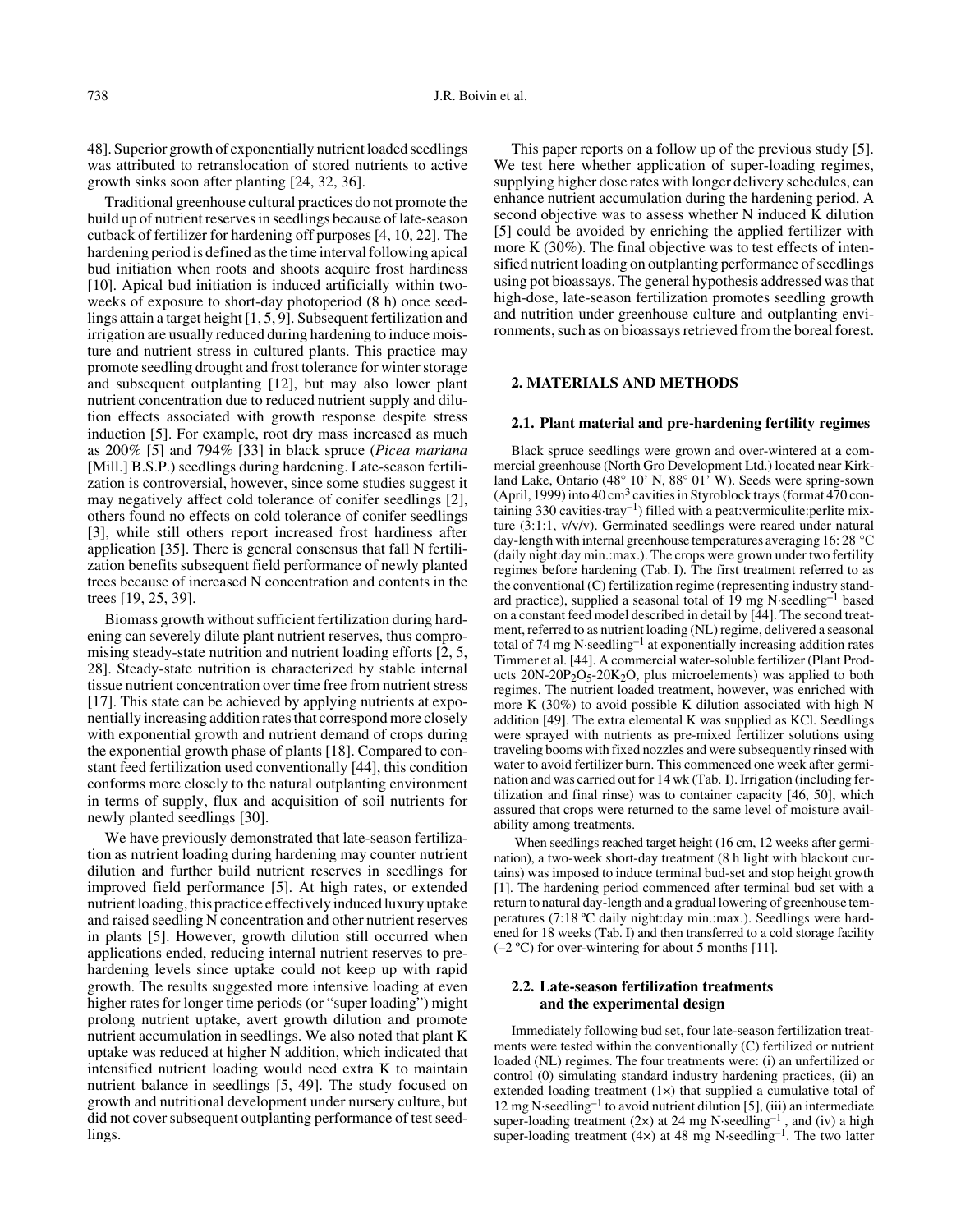Table I. Treatment schedule for containerized black spruce seedlings during greenhouse culture and after outplanting. The two main fertilization regimes: conventional (C) and nutrient loaded (NL) supplied cumulative totals of 19 and 74 mg N·seedling<sup>-1</sup> before budset. The four lateseason fertilization treatments within each of the C or NL regimes: control (0), extended loading  $(1\times)$ , intermediate super-loading  $(2\times)$  and high super-loading (4 $\times$ ) supplied cumulative totals of 0, 12, 24 and 48 mg N·seedling<sup>-1</sup> after bud set.

| Year   | Week      | Cultural phase     | Treatment                                                 |
|--------|-----------|--------------------|-----------------------------------------------------------|
| Year 1 |           |                    |                                                           |
|        | $0 - 1$   | Germination        | Water only                                                |
|        | $1 - 14$  | Exponential growth | Main fertilization<br>$(C \text{ and } NL)$               |
|        | $14 - 16$ | Bud set            | Short day                                                 |
|        | $18 - 27$ | Hardening          | Late-season fertilization<br>$(0, 1x, 2x \text{ or } 4x)$ |
|        | $27 - 36$ | Hardening          | Water only                                                |
|        | $36+$     | Cold-storage       |                                                           |
| Year 2 |           |                    |                                                           |
|        | $0 - 13$  | Outplanting        | Water only                                                |



**Figure 1.** Late-season fertilization regimes: unfertilized (0), extended loading (1×), intermediate super-loading (2×), and high superloading (4×) treatments supplied cumulative totals of 0, 12, 24 and 48 mg N·seedling–1, respectively, as a pre-mixed N, P, and K fertilizer solution. Delivery was scheduled for 6 wk, but was delayed for one and two weeks after wk 3 and 6, respectively, to allow adequate dry down and avoid leaching after fertilization.

treatments were expected to substantially build up nutrient reserves in seedlings during hardening (Fig. 1). All four treatments (0, 1×, 2× and 4×) were arranged within each of the two pre-hardening (C or NL) regimes as a completely randomized design with three replications.

The fertilizer delivery schedules were based on a reverse exponential function that proportionately matched nutrient addition rate with exponentially declining growth and nutrient uptake rates [18] during hardening off  $[1, 5, 11, 47]$ . In theory, the delivery schedule would avoid toxic accumulation of nutrients in the growing medium since nutrient addition rate is synchronized with plant growth and nutrient uptake rates [5, 18]. Calculation of the nutrient addition rate (*r*) was based on the function:

$$
N_T = \sum_{i=1}^{t} N_f e^{-rt}
$$
 (1)

where  $N_T$  is the total amount of nutrients applied for *t* applications during hardening. The starting dose  $(N_f)$  is equal to the final dose applied before hardening to avert potential nutrient stress during blackout [5]. Knowing *r*, the amount of fertilizer supplied for a specific application  $(N_t)$  was computed as:

$$
N_t = N_f e^{-rt}.\tag{2}
$$

The same commercial fertilizer mix (enriched with extra K as KCl) used before hardening was applied during hardening. Six  $(t = 6)$ weekly applications were scheduled, although the penultimate and final applications were delayed by one and two weeks, respectively, to allow adequate crop dry-down (Fig. 1). The required fertilizer amount (adjusted for over spray) was added to a watering can and sprayed on individual trays. Subsequently, trays were brought up to container capacity [50] with water only. At the end of the hardening period (week 36) seedlings were cold stored prior to outplanting.

## **2.3. Bioassay outplanting trial**

The outplanting trial was comprised of 8 treatments: four within each of the conventional (C) and nutrient-loaded (NL) groups as unfertilized (0), extended loading  $(1\times)$ , intermediate super-loading  $(2\times)$  and high super-loading (4×). The test seedlings were planted on blocks of intact soil substrates retrieved from a mature black spruce stand (FEC site type 4; see [27]) near Cochrane, Ontario (49º 04' N, 81º 01' W). The soil was a moderately drained, coarse sandy Orthic Humo-Ferric Podzol topped by a shallow organic layer. The ground cover was dominated by *Pleurozium* mosses. Thirty-two rectangular blocks of substrate  $(36 \times 30 \text{ cm})$  were cut to a depth of 15 cm without disturbing surface vegetation and placed into plastic containers with pre-drilled drainage holes to allow free drainage and aeration. The containers were transported to the University of Toronto and placed on elevated benches in heated and ventilated greenhouse. Growth conditions were: temperature 18–25 ºC, humidity 65–85%, and an extended 18-h photoperiod supplemented with sodium vapor lamps at a light intensity of 250  $\mu$ mol·s<sup>-1</sup>m<sup>-2</sup> at crop level. Seedlings were presorted to similar size at planting to minimize confounding effects due to initial differences in pre-plant size. Each bioassay pot was a replicate of one treatment. The pot was planted with nine seedlings at about  $10 \times 10$  cm spacing. The pots were then arranged as a completely randomized design with four blocks as replicates. The pots were irrigated weekly to container capacity [50], and randomly re-arranged on the bench to reduce placement effects.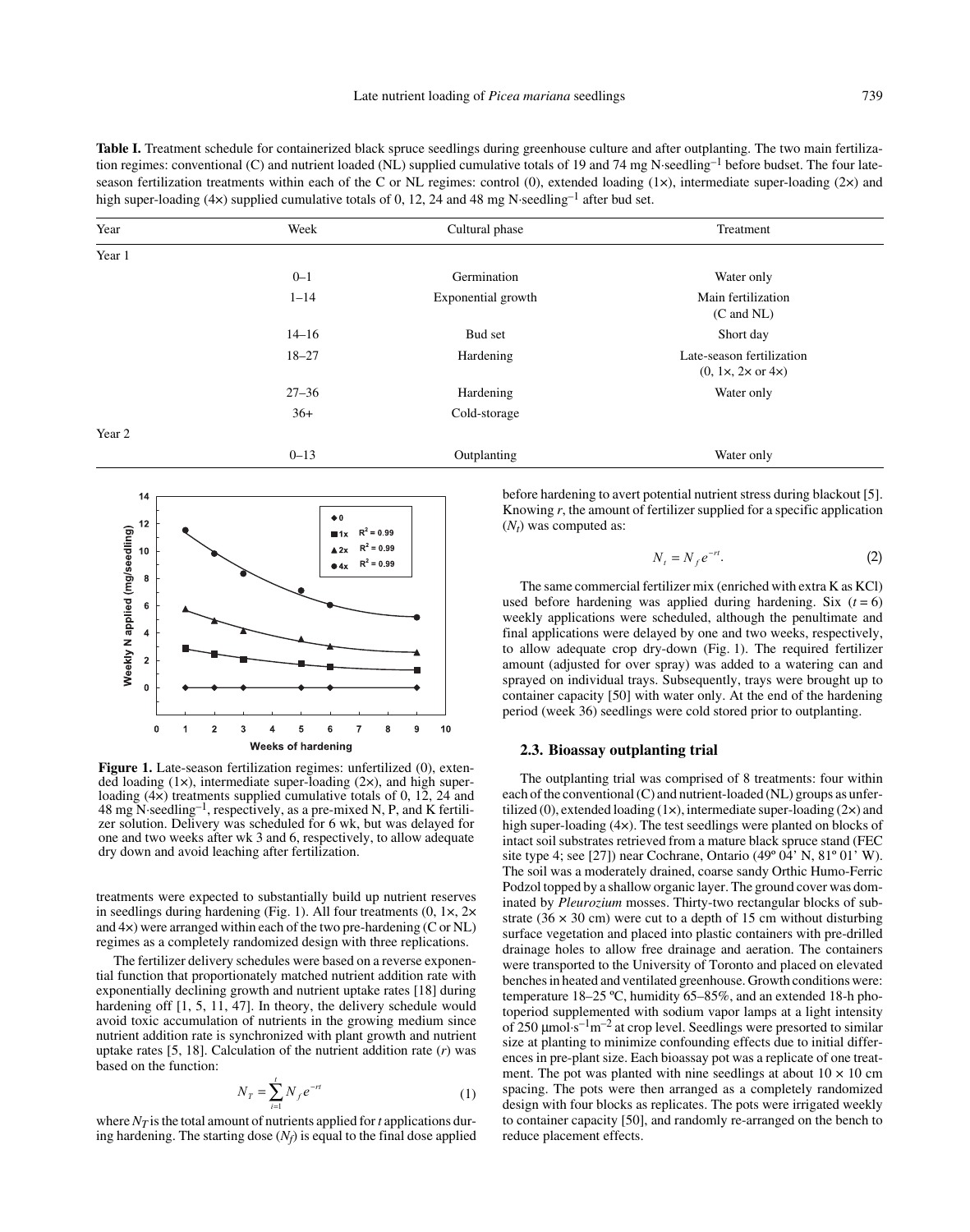| hardening regimes: conventional and nutrient loaded treatments supplied cumulative totals of 19 and 74 mg N seedling <sup>-1</sup> . |                |            |  |                                  |  |  |  |
|--------------------------------------------------------------------------------------------------------------------------------------|----------------|------------|--|----------------------------------|--|--|--|
| Pre-hardening                                                                                                                        | Plant dry mass | Shoot/root |  | Nutrient concentration $(\%$ dw) |  |  |  |
| fertilization regimes <sup>†</sup>                                                                                                   | (mg)           | ratio      |  |                                  |  |  |  |

Conventional (C) 560 (33) 2.73 (0.14) 1.33 (0.02) 0.26 (0.01) 0.67 (0.01) Nutrient loaded (NL) 550 (18) 4.33 (0.21) 2.90 (0.07) 0.37 (0.01) 0.81 (0.03)

Table II. Effects of nutrient loading on seedling dry mass, shoot:root ratio, and N, P and K concentration (% dw) before hardening. The pre-

† Means (and standard error in parentheses) were estimated from random samples of 3 groups of 5 seedlings per tray within each of the C or NL regime treatments at the end of pre-hardening phase.

## **2.4. Sampling and statistical analyses**

Seedlings were sampled before (week 18) and after (week 36) the hardening phase, and before and after transplanting for 13 weeks in the bioassay pots (Tab. I). After harvest, growing media was rinsed from roots and shoot lengths were recorded. Thereafter, seedlings were separated into roots and shoots, oven dried at 70 °C for 48 h, weighed, milled and composited by replicate or subsample for nutritional analysis according to Timmer and Armstrong [45]. Prehardening growth and nutrient responses were assessed on three subsamples of five trees each drawn from randomly selected trays reared under the conventional (C) or nutrient loaded (NL) regimes. Each regime was imposed in a separate part of the greenhouse without replication; hence results were presented as means and standard errors. Late-season fertilization responses were evaluated on a sample of five random seedlings per tray (replication) using a one-way ANOVA testing four treatments within each prehardening regime replicated three times. A similar one-way ANOVA was conducted on results from the outplanting trial based on the destructive sample of five trees per bioassay before and after transplanting. In this case there were eight treatments within the conventional (C) and nutrient loading (NL) regimes replicated three times. Significant treatment means were ranked according to Tukey's HSD test at  $p < 0.05$  [38].

#### **3. RESULTS AND DISCUSSION**

#### **3.1. Pre-hardening growth and nutrition**

Before late-season fertilization, pre-hardening nutrient loading increased seedling N, P and K concentration without changing total dry mass (Tab. II), reflecting typical luxury uptake from extra fertilization since nutrient uptake was enhanced without biomass increase [5, 7, 36]. This finding concurs with results of Salifu and Timmer [37] where induced luxury consumption was associated with increased N content (150%) in black spruce seedlings when compared to conventionally cultured plants. Pre-hardening N content for respective C and NL seedlings were 7.50 and 16.00 mg N·plant–1. Thus, nutrient loading raised N content by 113%, and concentration level as high as 2.9% dw, which is close to the target considered optimum for nutrient loaded black spruce crops at the hardening stage [5, 37]. Shoot:root biomass ratio was also increased by nutrient loading (2.7–4.3) indicating proportionally more carbon partitioning to shoots rather than roots presumably because of greater nutrient availability in the growing medium [37]. Similarly, high soil N availability lowered root:shoot biomass ratios in longleaf pine (*Pinus palustris* Mill.) seedlings grown under water stress [21].

## **3.2. Growth allocation and nutrient uptake during hardening**

After hardening off (week 36), late-season fertilization increased biomass production by  $40-59\%$  ( $p < 0.3513$ , Tab. III) in conventional (C) and  $47-70\%$  ( $p < 0.1611$ ) in nutrient loaded (NL) seedlings demonstrating that considerable growth occurred during this period [5, 32], although differences were not significant. As expected, most growth occurred in roots (104%) as compared with shoots (42%), lowering shoot:root ratios from 4.3 to 2.5 within the nutrient loaded regime ( $p <$ 0.0838) and from 2.7 to 1.9 within the conventional regime ( $p <$ 0.4954) (Tab. III and Fig. 2). This plastic response was presumably triggered by short-day treatments that induced bud-set and shifted carbon allocation to roots rather than shoots [5, 29]. Increased proliferation and development of the root systems is considered beneficial for newly planted seedlings. The carbon shift promotes nutrient and moisture acquisition in comparatively less fertile field soils, especially soon after planting when root extension is slow [6, 8].

Although total dry matter production was unaffected by lateseason fertilizer additions (Tab. III), N content was significantly increased by  $44-167\%$  ( $p < 0.0001$ ) in the NL-treated seedlings, and by  $100-312\%$  ( $p < 0.0001$ ) in the C-treated seedlings, demonstrating significant luxury uptake of N in both regimes (Fig. 3). The accumulation was stimulated by higher N rates illustrating the efficacy of supplemental fertilization at this stage in the greenhouse rotation. Plant N concentration ranged from 1.33–2.90 % dw before hardening and 0.93–4.36% dw after hardening (Tabs. II and III). Evidently, growth dilution (reduced N concentration) occurred in unfertilized (0) seedlings and N built up in fertilized  $(1 \times, 2 \times, 4 \times)$  seedlings in both C and NL regimes. For instance, late-season fertilization raised N concentration by 265% ( $p < 0.0001$ ) and 61% ( $p <$ 0.0001) within C and NL regimes, respectively, when compared to controls (Tab. III). Overall concentrations were higher than those reported (maximum 2.88% dw) in our previous study [5], apparently because of longer (6 vs. 9 wks) and (or) higher  $(12 \text{ vs. } 48 \text{ mg N-seedling}^{-1})$  rates of late-season fertilization. These trends although high, are in general agreement with results of other studies [19, 39] where fall N fertilization benefited seedling nutrition by increasing N concentration and contents in plant tissues that subsequently stimulated growth during outplanting.

Phosphorus uptake was also improved by  $12-20\%$  ( $p <$ 0.0235) within NL-regime seedlings during hardening (Fig. 3), but not as markedly as with N. The difference probably reflects that N is more readily incorporated into organic molecules than P,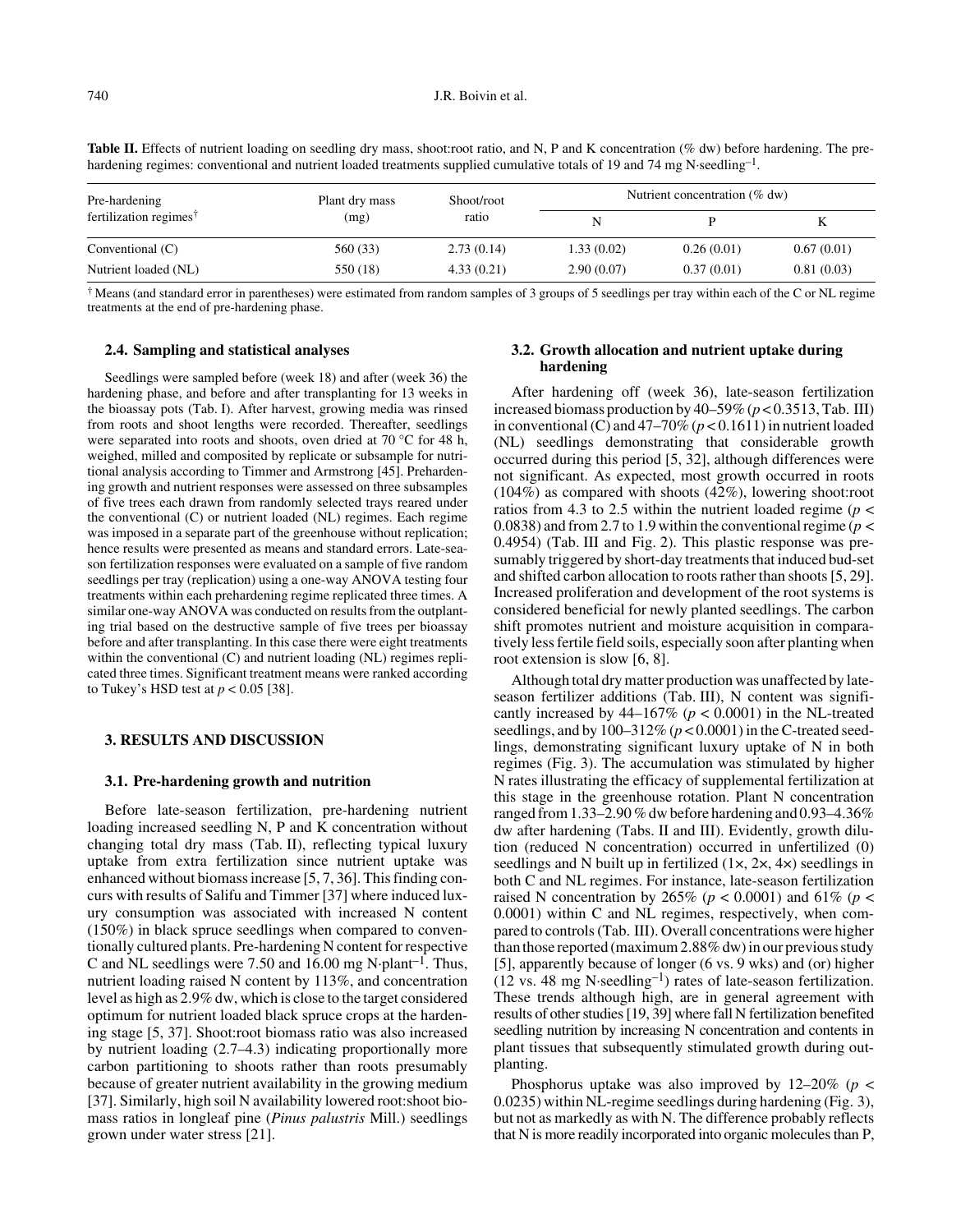

**Figure 2.** Root and shoot dry mass after late-season fertilization. Treatments as indicated in Figure 1. Bars represent one standard error of the mean. For each plant component, bars sharing the same letter within regime are not statistically different according to Tukey's HSD test  $(\alpha = 0.05)$ .

Table III. Effects of late-season fertilization on seedling dry mass, shoot:root ratio, and N, P and K concentration (% dw) and associated ANOVA. The two pre-hardening regimes: conventional (C) and nutrient loaded (NL) supplied cumulative totals of 19 and 74 mg N·seedling–1. The four late-season fertilization treatments conducted within each regime were: control (0), extended loading (1×), intermediate super loading (2×) and high super loading (4×) supplying cumulative totals of 0 12, 24 and 48 mg N·seedling<sup>-1</sup>.

| Prehardening<br>fertilization | Late-season<br>fertilization <sup>†</sup> | Plant dry mass | Shoot/root<br>ratio | Nutrient concentration (% dw) |                   |                   |
|-------------------------------|-------------------------------------------|----------------|---------------------|-------------------------------|-------------------|-------------------|
|                               |                                           | (mg)           |                     | N                             | P                 | K                 |
| C-regime                      |                                           |                |                     |                               |                   |                   |
|                               | $\boldsymbol{0}$                          | 817a           | 2.06a               | 0.93d                         | 0.21 <sub>b</sub> | 0.61a             |
|                               | $1\times$                                 | 888a           | 1.90a               | 1.78c                         | 0.31a             | 0.77a             |
|                               | $2\times$                                 | 867a           | 2.17a               | 2.79 <sub>b</sub>             | 0.32a             | 0.69a             |
|                               | 4x                                        | 785a           | 2.32a               | 3.39a                         | 0.28a             | 0.68a             |
| NL-regime                     |                                           |                |                     |                               |                   |                   |
|                               | $\boldsymbol{0}$                          | 863a           | 2.75a               | 2.71c                         | 0.33a             | 0.68 <sub>b</sub> |
|                               | $1\times$                                 | 818a           | 2.54a               | 3.52 <sub>b</sub>             | 0.33a             | 0.69 <sub>b</sub> |
|                               | 2x                                        | 935a           | 2.50a               | 3.86b                         | 0.34a             | 0.80 <sub>b</sub> |
|                               | 4x                                        | 926a           | 3.43a               | 4.36a                         | 0.36a             | 1.40a             |
| ANOVA $p > F$                 |                                           |                |                     |                               |                   |                   |
| C-regime                      |                                           | 0.3513         | 0.4954              | 0.0001                        | 0.0001            | 0.1639            |
| NL-regime                     |                                           | 0.1611         | 0.0838              | 0.0001                        | 0.1757            | 0.0001            |

<sup>†</sup> Late-season fertilization means (0, 1×, 2× and 4×) sharing similar letters within each regime (C or NL) are not significantly different according to Tukey's HSD test,  $p < 0.05$ .

and (or) that more N (20%) than P (9%) was supplied in the fertilizer formulation [29]. Super-loading (2×, 4× rates) raised P concentrations of conventional (C) seedlings (range 0.26– 0.32% dw) but lowered (range 0.37–0.33% dw) levels of the nutrient loaded (NL) seedlings that were initially high (Tab. III). The relatively low  $(12-20\%)$  boost in P uptake suggests that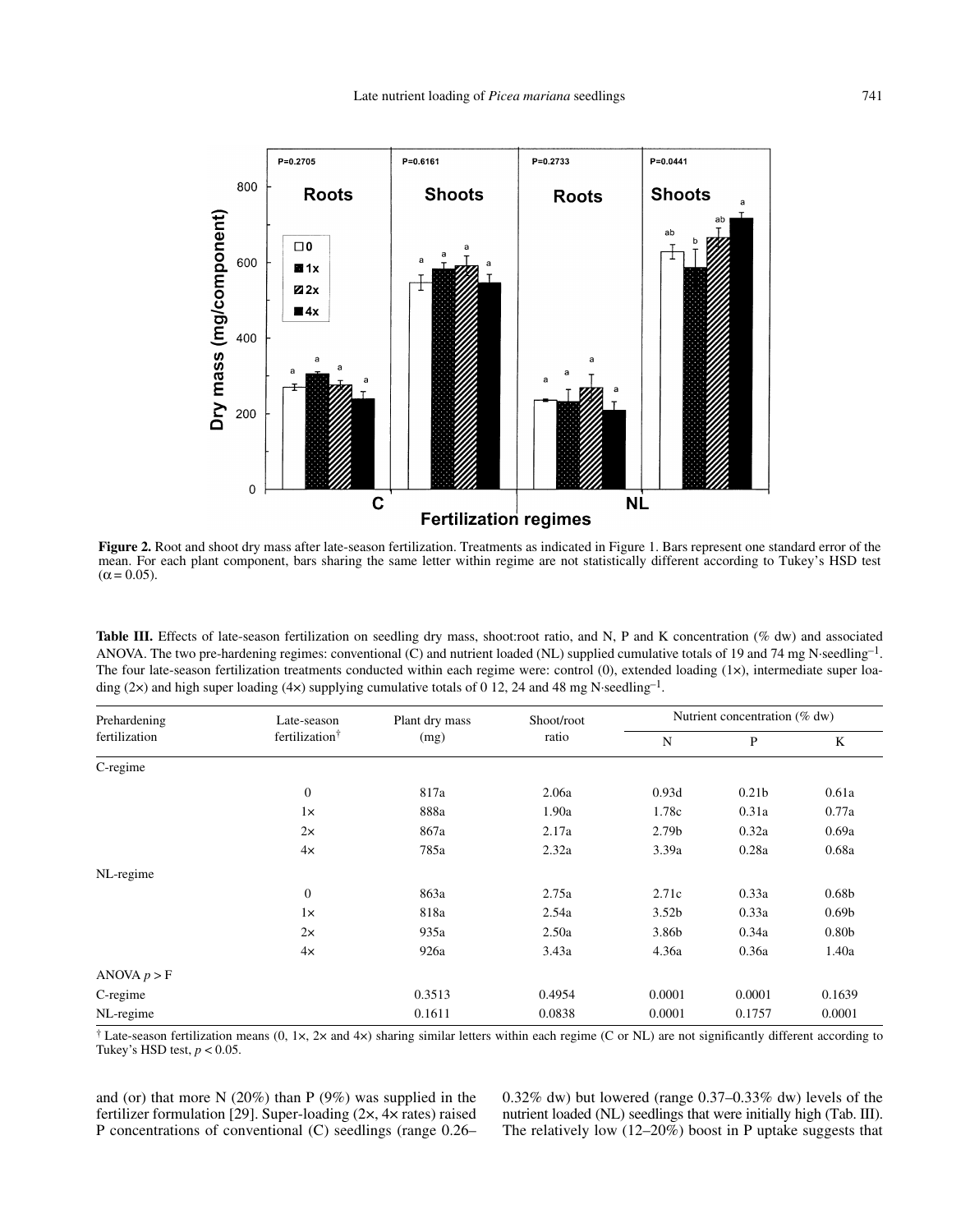

**Figure 3.** Seedling N, P, and K content after late-season fertilization. Treatments as indicated in Figure 1. Bars represent one standard error of the mean. For each nutrient, bars sharing similar letters within regime are not statistically different according to Tukey's HSD test ( $\alpha$  = 0.05).

higher P additions may be necessary for late-season fertilization to maintain steady-state levels.

Ammonium  $(NH_4^+)$  and potassium  $(K^+)$  ion uptake appear to be similar and competitive [14]. Consequently, K uptake may decline with high  $\tilde{N}$  supply [16, 51] because  $NH_4^+$  acts as an uptake antagonist to K  $[15]$ . Increased K addition may counter this effect for conifer nursery stock [49]. This inhibitory effect was noted in our previous study with late-season fertilized black spruce [5], but was not evident here presumably because of the higher K  $(30\%)$  supplied (Fig. 3). Seedling K uptake was unchanged by late-season fertilization in the Cregime ( $p < 0.1989$ ), but was increased ( $p < 0.0001$ ) by 28% and 121% in the 2×- and 4×-treated seedlings, respectively, of the NL-regime (Fig. 3). As expected, K concentration was reduced (diluted) in unfertilized (0) seedlings, but levels remained at steady-state (undiluted) after super-loading signifying that the extra high K application was adequate for late season applications (Tabs. II and III). The exception was elevated K (1.40% dw) in the high super-loaded  $(4x)$  seedlings of the nutrient loaded (NL) regime, which may reflect excess accumulation (Tab. III).

#### **3.3. Outplanting response**

When outplanted on bioassays for a 13-week growing period, late-season fertilization (1×, 2×, and 4× rates) increased biomass production as much as 78% for conventional (C) and 115% for nutrient loaded (NL)  $(p < 0.0001)$  seedlings when compared to the C-regime controls (Fig. 4a). There was no mortality, except for some (30%) of the nutrient loaded 4× treated trees that were associated with the highest shoot/root ratio (4.33) and highest N and K concentration (4.36 and 1.40% dw) before transplanting (Tab. III). Growth response was also sub-maximum for the surviving trees (Fig. 4a), suggesting possible moisture stress and (or) excessive nutrient accumulation. Although pre-plant biomass of all treatments was similar (*p* < 0.1163) (Fig. 4a), N content differed (*p* < 0.0001) widely, depending on loading intensity (Fig. 4b). Presumably the higher reserves functioned as a crucial N source that was rapidly remobilized for sinks of new growth when outplanted [33, 34, 36].

Growth increases in new shoots were closely associated with amounts of N accumulated in these shoots (Fig. 4). In contrast, N content in old shoots declined to a common threshold range (8–10 mg N) presumably reflecting mostly structurally bound N [7]. The decline signified substantial N depletion, particularly for loaded seedlings. Most N in new growth originates from two main sources: internally from plant tissues and externally from the soil [33, 36]. Assuming that the old and new shoots act as respective major source and sink for nutrients [23, 36], N content differences in old shoots before and after planting provide estimates of net N retranslocated to new growth. The remaining N in new shoots then represent estimates of soil derived N [24, 26, 32]. Nitrogen distribution among seedling components in Figure 4b shows that net N retranslocation (or net N depletion from old shoots to new growth) was associated with higher pre-plant N reserves built up by pre-hardening nutrient loading and late-season fertilization [25, 28, 43, 49, 51]. The depletion was most severe for nutrient loaded (NL) rather than conventional (C) regime seedlings (max. 10 vs. 18 mg N, see Fig. 4b), exemplifying typical "opportunistic"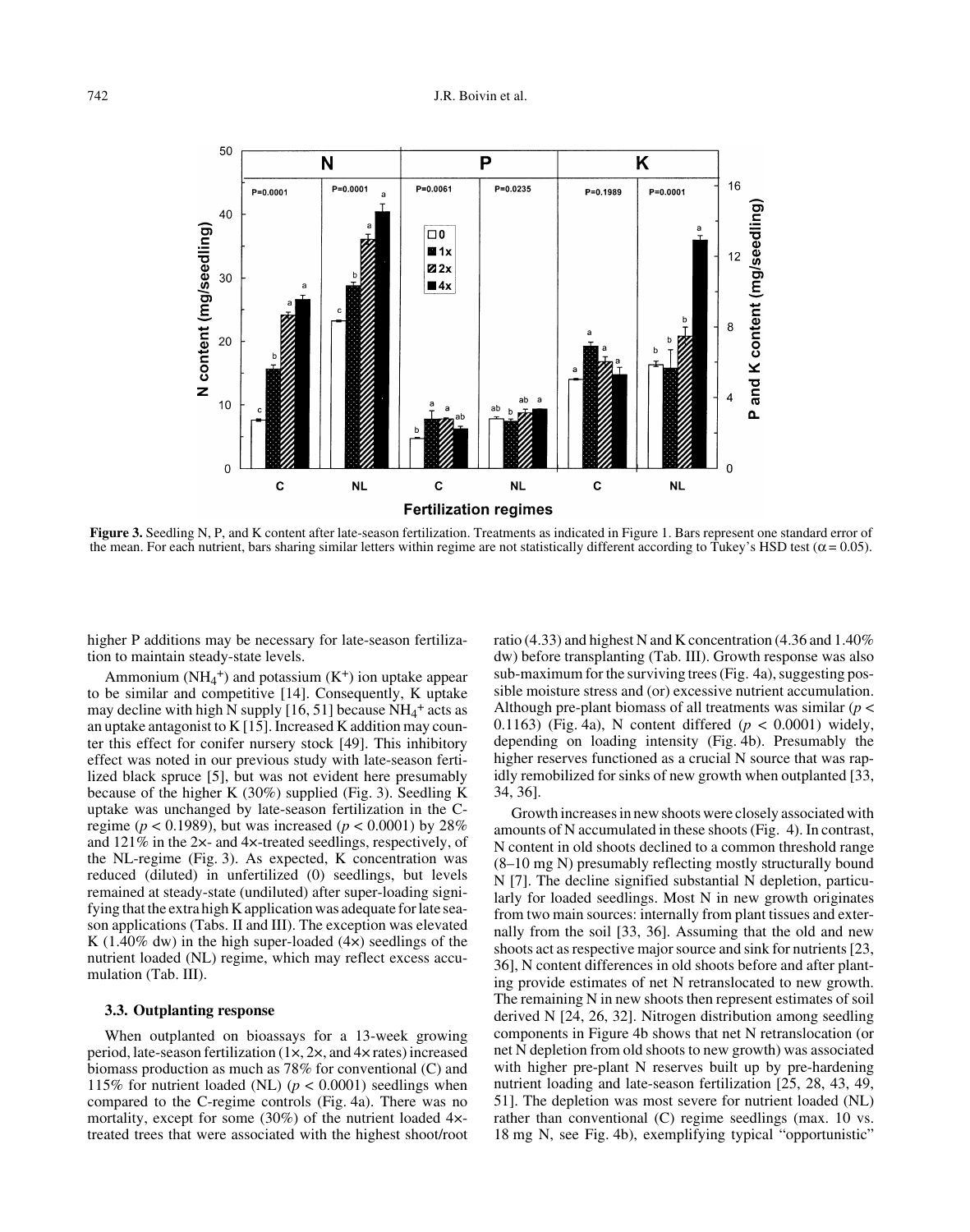

**Figure 4.** Component dry mass (a) and N content (b) of conventional (C) and nutrient loaded (NL) seedlings before and after transplanting on intact bioassays of soil substrates retrieved from a Boreal forest site. Vertical error bars are standard errors of the mean. Late-season fertilization means (0, 1×, 2× and 4× as in Fig. 1) sharing the same letter before or after outplanting are not statistically different according to Tukey's HSD test ( $\alpha$  = 0.05).

and "conservative" nutrient use strategies for respective loaded and non-loaded seedlings [24]. Thus, retranslocation met about 11–40% of the N required for new growth in C-regime seedlings and up to 72–80% in NL-regime plants, demonstrating the efficacy of loading to meeting sink demand for N through internal cycling [24, 36]. Isotope studies have shown black spruce seedlings can rely entirely on N retranslocation (100%) to meet early growth demands in [36], a capacity enhanced by nutrient loading. Conventionally reared seedlings were more dependent on soil derived N (as high as 77%), suggesting these plants may

be more prone to nutrient stress when planted on competitive or poor fertility sites [24].

Although root biomass increased substantially after planting (31–231%), N uptake (content) in roots changed relatively little (1–28%) (Fig. 4*)*. These responses contrast with higher N accumulations in shoots, which seems to support the contention that the expanding shoot system is the primary sink for retranslocated nutrients in newly planted seedlings [7]. This allocation pattern promotes light capture and photosynthesis (6, 13, 24, 26). It must be kept in mind, however, that the 13-week outplanting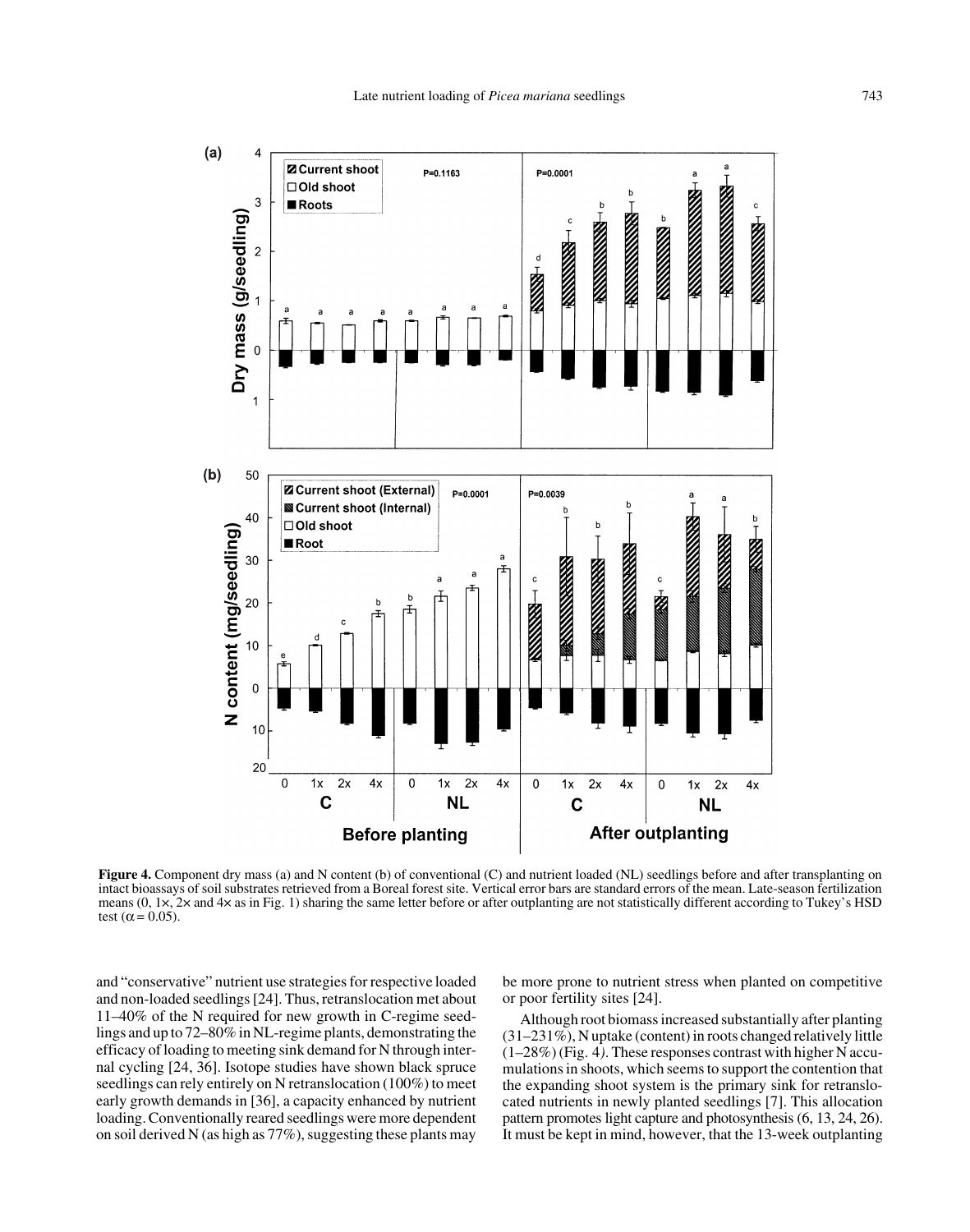period represented the summer growing season only, hence root system N reserves may build up later in the autumn as found by others [3, 25, 28].

#### **3.4. Implications**

The improved growth and nutritional status of the intensively fertilized seedlings after planting demonstrate the potential benefit of nutrient loading and late-season fertilization practices on early plantation performance. Accelerated outplant growth and enhanced nutrition is consistent with our hypothesis and concurs with results of other studies [19, 28, 39, 40]. The increased biomass of seedlings may be partly attributed to higher photosynthetic rates associated with increased N status [13, 41] that promote soluble protein accumulation for carboxylation during photosynthesis. There is of course a limit to the intensity of nutrient loading of seedlings. Our results show that the high super-loading rate  $(48 \text{ mg N-seedling}^{-1})$  is toxic for black spruce culture, particularly when raised in relatively small volume containers. Based on short term responses so far, intermediate super-loading  $(24 \text{ mg N-seedling}^{-1})$  was most effective in stimulating nutrient accumulation in the nursery and promoting outplanting response with both conventional and nutrient loaded seedlings.

The bioassay approach adopted in this study is considered an effective tool for evaluating initial outplanting response of seedlings. Other studies have noted close correspondence between first year growth responses of nutrient loaded black spruce seedlings under field conditions with growth on intact soil bioassays [23, 31]. Consequently, our results may have relevance to expected stock performance at plantation establishment. A field trial in northern Ontario has shown that prehardening nutrient loading increased tree biomass by 39% when compared with non-loaded plants after two growing seasons [23]. A similar trial noted 49% more biomass after 6 years [42]; indicating some persistence in the loading response probably because of initial growth and nutritional advantages at plantation establishment. These findings suggest that nutrient loading at both the pre-hardening and hardening stage in the nursery may contribute to shortening the time required to attain crown closure, thus reducing competition with neighboring vegetation [19].

#### **4. CONCLUSIONS**

Super-loading regimes significantly increased N uptake, which prevented N dilution, and consistently stimulated N accumulation in seedlings during hardening. These results suggest that nutrient loading practices can effectively be prolonged until the end of greenhouse culture to build up greater nutrient reserves for outplanting. The intermediate super loading  $(2x)$ treatment was most effective in promoting nutrient storage in plants during hardening. This treatment was also associated with improved outplanting response and is recommended for late-season nutrient loading of black spruce seedlings. Potassium dilution was averted with high K enrichment of the fertilizer mix, but extra P may be needed to maintain steady-state uptake and avoid P imbalance under intensive super-loading. When outplanted for a 13-week period, biomass production increased by 115% in intermediate super loaded compared with conventionally reared seedlings. However, higher loading intensities may induce mortality. The improved growth response was associated with increased retranslocation (72– 80%) of built-up nutrient reserves to sites of new growth. Higher tissue nutrient concentration and uptake rates by loaded seedlings may have promoted photosynthesis that improved growth in these plants. Results show that nutrient loading during the entire greenhouse rotation enhanced outplanting performance on pot bioassays, and may contribute to the success of reforestation efforts in Ontario.

**Acknowledgments:** We are sincerely thankful to Abe Aidelbaum, Terry White, and the staff at North Gro Development Ltd. for dedicated assistance and support for this study. Financial support from the National Science and Engineering Research Council of Canada is greatly acknowledged. We are also grateful to the anonymous referees for constructive criticism of the manuscript.

## **REFERENCES**

- [1] Bigras F.J., D'Aoust A.L., Hardening and dehardening of shoots and roots of containerized black spruce and white spruce seedlings under short and long days, Can. J. For. Res. 22 (1992) 388–396.
- [2] Bigras F.J., Gonzalez A., D'Aoust A.L., Herbet C., Frost hardiness, bud phenology and growth of containerized *Picea mariana* seedlings grown at three nitrogen levels and three temperature regimes, New For. 12 (1996) 243–259.
- [3] Birchler T.M., Rose R., Haase D.L., Fall fertilization with N and K: Effects on Douglas-Fir seedling quality and performance, West. J. Applied For. 16 (2001) 71–79.
- [4] Blake J., Zaerr J., Hee S., Controlled moisture stress to improve cold hardiness morphology of Douglas-fir seedlings, For. Sci. 25 (1979) 576–582.
- [5] Boivin J.R., Miller B.D., Timmer V.R., Late-season fertilization of *Picea mariana* seedlings under greenhouse culture: biomass and nutrient dynamics, Ann. For. Sci. 59 (2002) 255–264.
- [6] Burdett A.N., Physiological processes in plantation establishment and the development of specifications for forest planting stock, Can. J. For. Res. 20 (1990) 415–427.
- [7] Chapin F.S.III., Adaptation and physiological response of wild plants to nutrient stress, in: Gabelman H.W., Loughman B.C. (Eds.), Genetic aspects of plant mineral nutrition, Kluwer Academic Publishers, The Netherlands, 1987, pp. 15–25.
- [8] Chapin F.S.III., The ecology and economics of storage in plants, Ann. Rev. Ecol. Syst. 21 (1990) 423–447.
- [9] Colombo S.J., Bud dormancy status, frost hardiness, shoot moisture content, and readiness of black spruce container seedlings for frozen storage, J. Am. Soc. Hort. Sci. 115 (1990) 302–307.
- [10] Colombo S.J., Frost hardening spruce container stock for overwintering in Ontario, New For. 13 (1997) 449–467.
- [11] Colombo S.J., Webb D.P., Glerum C., Frost hardiness testing: An operational manual for use with extended greenhouse culture, Ontario Ministry of Natural Resources, Forest Research Report No. 110, 1984.
- [12] Colombo S.J., Zhao S., Blumwald E., Frost hardiness gradients in shoots and roots of *Picea mariana* seedlings, Scand. J. For. Res. 10 (1995) 32–36.
- [13] Evans J.R., Photosynthesis and nitrogen relationships in leaves of C3 plants, Oecologia 78 (1989) 9–19.
- [14] Flaig H., Mohr H., Assimilation of nitrate and ammonium by Scots pine (*Pinus sylvestris*) seedling under conditions of high nitrogen supply, Physiol. Plant. 84 (1992) 568–576.
- [15] Hüttl R.F., Nutrient supply and fertilizer experiments in view of N saturation, Plant Soil 128 (1990) 45–58.